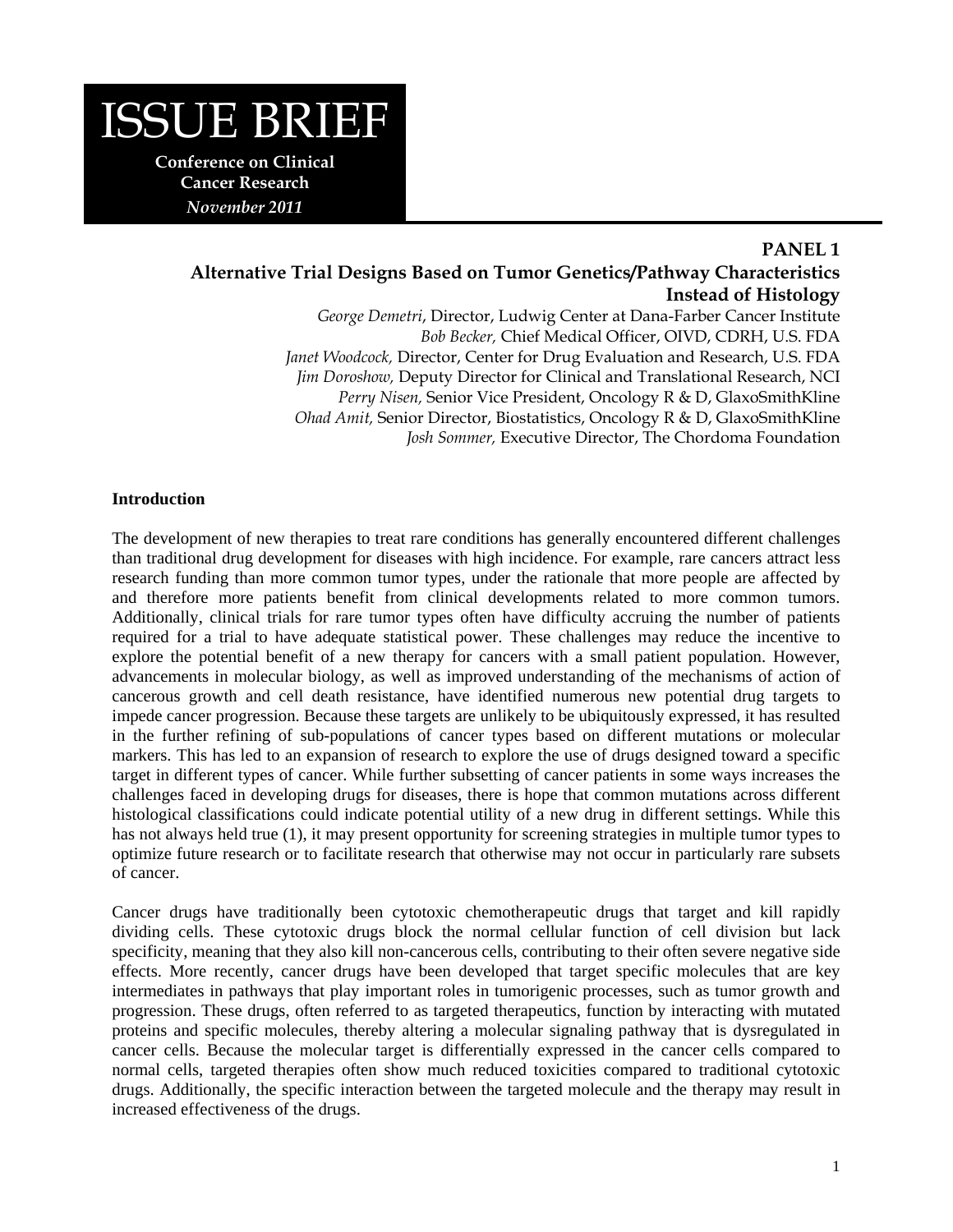Frequently, cancer drugs are prescribed based on the tissue of origin of the cancer and cell histology; if a drug has been shown to have an effect on a specific tumor-type, then other patients with the same cancer and stage of disease are given that drug. Clinical trials are also typically designed based on tumor histology. However, due to the specificity of targeted therapies, traditional prescription and trial procedures may need to be re-examined. The effectiveness of a targeted therapy may be limited to only those patients whose cancers contain the targeted protein that plays an active role in tumorigenesis pathways; in effect, potentially dividing even common tumors into rare clinical subtypes. However, targeted therapies may work across histologies to effectively treat multiple cancers with a common molecular target.

Although multiple oncology drugs are approved for multiple tumor types, many of these studies have been done in separate cancer-specific phase 3 trials. For example, sunitinib was approved for treatment of gastrointestinal stromal tumor (GIST) and advanced renal cell carcinoma (RCC) based on two separate trials (2). It was then later approved against pancreatic neuroendocrine tumor (PNET) after an additional tumor-specific trial (3). This approach towards multiple approvals is very inefficient and time-consuming, and it does not address the inherent problems mentioned above that limit trials for rare cancers. An alternative trial design in which the therapeutic target, rather than tumor histology, is the focus, may improve trial effectiveness in multiple ways.

Because multi-histology trials focus on the therapeutic target and pathway of interest rather than the specific tumor type, they allow multiple cancers to be investigated at once, thereby increasing trial size, and allowing effectiveness to be calculated for rarer cancers. Interestingly, at this stage, it appears that rare cancers may respond more consistently to targeted treatments than more common tumors, which are more likely to have multiple genetic causes (2). However, trials have indicated that targeted therapies can also be histology-specific, with presence of the targeted molecule not ensuring effectiveness of the targeted treatment. For example, the BRAF inhibitor vemurafenib has recently been approved to treat BRAF-mutant melanoma patients, but shows no real benefit in metastatic colorectal cancer, even in BRAF-mutant expressing tumors (1). This must be taken into consideration when designing multihistology trials; at some point in a phase II study the specific histologies that respond to a target-specific therapy need to be identified.

Although multi-histology trials have been completed, and new trials are in the recruiting stage, they are still quite rare overall, and the number of successful trials has been limited to those drugs with significant effects that were approved following a phase II trial. However, use of this trial approach may enable research in particularly rare cancers that otherwise may not feasibly be involved in new drug trials because the patient population is too small to accrue a sufficient number of patients.

### **Comprehensive path forward**

In an effort to improve treatments of rare cancers, the panel has posited a trial design to function as proof of principle and demonstrate that a multi-histology trial is a feasible approach for treating disease and receiving drug approval. In addition to giving other investigators a potential blueprint to follow for future histology-independent trials, this potential developmental plan will aid in making the drug testing and approval process faster, more efficient, and therefore more effective.

Multi-histology phase II trials have already been run to investigate the response of multiple malignancies to topotecan (4), lapatinib (5), or imatinib (6), with varying results. While multiple FDA approvals based on phase II results were issued for imatinib (7-11), the lapatinib study was closed early due to both low response rate and low enrollment (5). These studies confirmed, as mentioned above, that even with identical mutations, specific tumor types show varying response to the same therapy, reaffirming the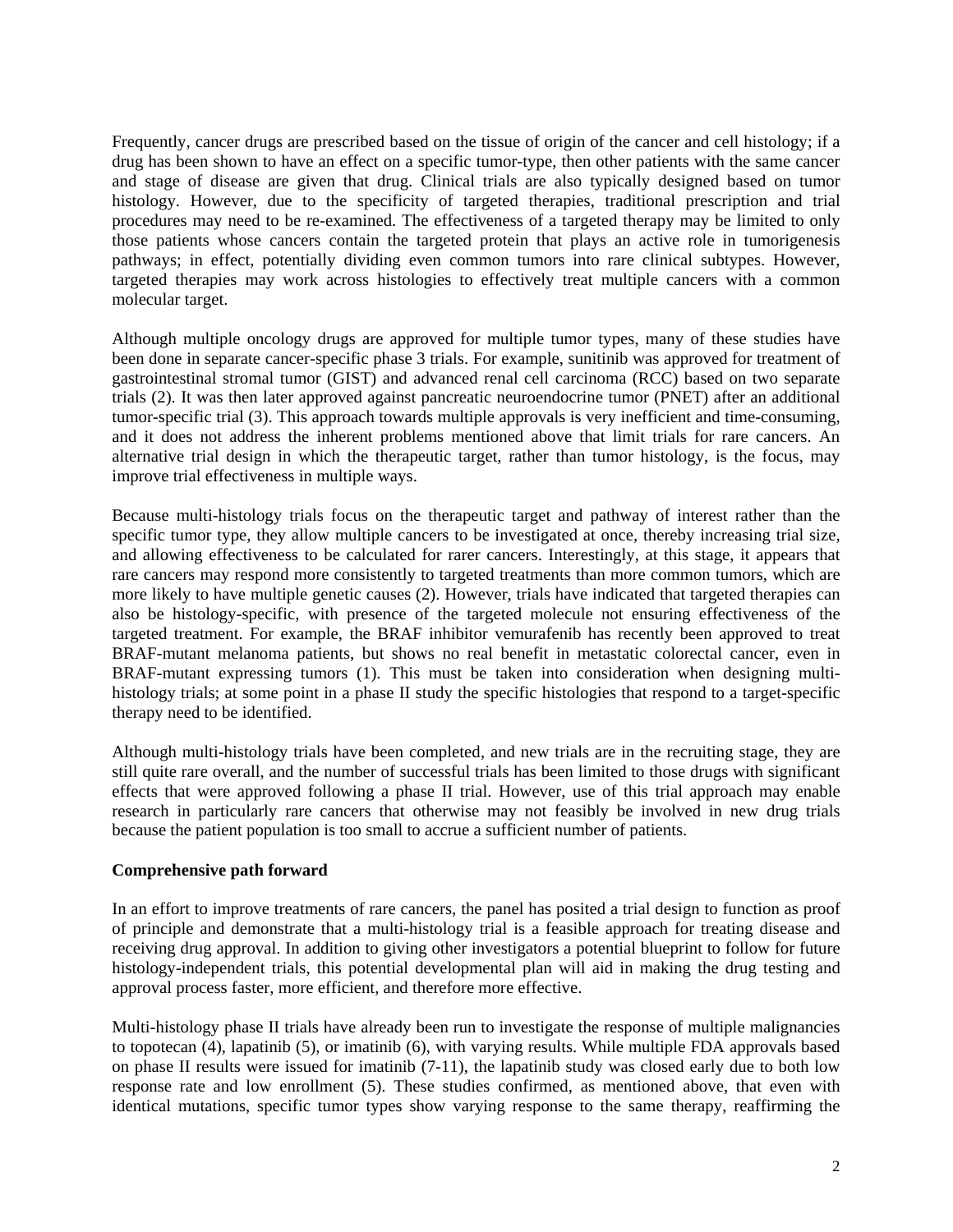continued importance of histology in determining therapeutic care. An optimal phase 2 approach would allow for identifying which histologies within a given mutation or molecular profile are predictive for response to a targeted therapy. The trial proposed here will be based on the parameters of these initial studies, with a focus on the imatinib trial, a phase 2, open-label, single arm study, described in Heinrich, et al (6).

### **Proposal for registration pathway**

We propose here a potential development plan based on a clinical trial design in which a therapy against a molecular target will be tested in multiple histologies. Specifically, a histology-agnostic trial is proposed in BRAF V600E mutated tumors, using the combination of the BRAF inhibitor GSK2118436 and the MEK inhibitor GSK1120212, in order to demonstrate that a multi-histology trial is a feasible approach and can lead to registration with a label for "BRAF-mutated tumors". In melanoma the BRAF V600E mutation has been identified as a key driver mutation of tumorigenesis, and BRAF inhibitors such as vemurafenib and GSK2118436 have demonstrated dramatic efficacy in this setting. Because BRAF V600E mutated tumors have been shown to develop resistance to BRAF inhibitors, the novel-novel combination of a BRAF and MEK inhibitor provides a rational approach intended to hit multiple targets within one pathway and avoid drug resistance. The combination of GSK2118436 and GSK1120212 has been dosed successfully in BRAF mutant melanoma with substantial safety data already available at full combined monotherapy doses. Given the low prevalence of V600E mutations within any given histology to be included in a given trial, this trial will act as a representative example for therapies for rare cancers.

### **Proposed Design for an adequate and well controlled trial**

A multi-histology trial is proposed using the combination of GSK's BRAF inhibitor GSK2118436 and MEK inhibitor GSK1120212. The rationale for this trial is based on the current understanding of BRAF as a driver mutation within the RAF/RAS/MEK/ERK pathway and the need to hit multiple targets in order to block alternative activation of the pathway and drug resistance when a BRAF inhibitor is used as monotherapy.

### Population

The trial will enroll subjects with the BRAF V600E mutation across multiple solid tumor and hematologic malignancies. It is intended to enroll a population with a high unmet need; therefore, to be eligible, patients must have exhausted all available standard treatment options. With the exception of melanoma, all solid tumor and hematologic malignancies will be considered for enrollment in this trial. However, if there is strong pre-clinical evidence suggesting no activity in a particular histology, that histology may be excluded from the trial.

Given the strong biological rationale for the combination, consideration was also given to studying patients with less advanced disease in earlier lines of therapy with the aim of making the combination more broadly available. However, it was recognized that expanding the population would significantly increase the complexity in design and interpretation of the trial.

### Treatment

The majority of patients will receive treatment with the combination of GSK2118436 and GSK1120212 until progression or unacceptable toxicity. As described in the statistical considerations, emerging data from within the trial will also be used to decide whether to continue enrollment of certain histologies.

### Endpoints

The primary endpoint of this trial will be tumor response rates (RR) using response criteria appropriate to each particular histology. It is anticipated that RECIST will be used in all of the solid tumor histologies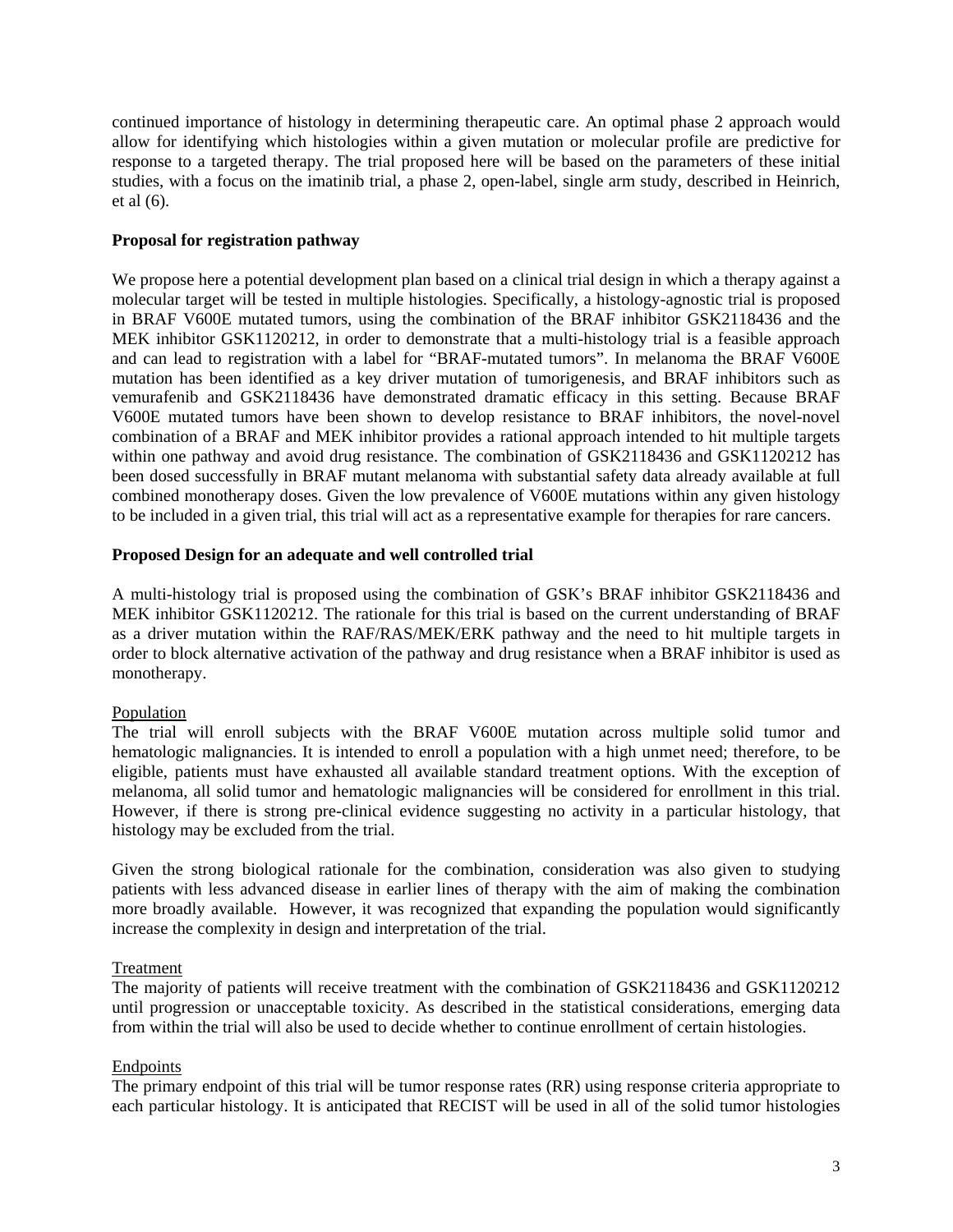enrolled. While overall survival (OS) and progression-free survival (PFS) will also be documented, both may vary substantially from histology to histology. Therefore, RR represents the most uniform way by which to evaluate the activity of the combination in this trial. This is further reinforced by the fact that the population enrolled into this trial is expected to have a very low RR to existing therapies. The trial target of a 40% RR should therefore provide reasonable evidence for the activity of the combination.

Additional survival data on the combination therapy may be collected via a patient registry in order to augment data collected in the trial. The data collected via the registry will be combined with the trial data and be used to increase the precision in estimation of OS across multiple histologies and to further substantiate the benefit observed with response rate. When possible, patient samples will be collected initially before treatment, as well as 6 weeks following therapy initiation, for genotyping and to look at other potential molecular profiles that may be predictive.

#### Hypothesis and statistical considerations

The trial will target a RR of approximately 40%, which will be considered as clinically meaningful. Bayesian methods that allow borrowing of information between histologies will be used to continuously analyze accruing data from the trial. If there is evidence suggesting no activity in a certain histology based on prospectively defined criteria, then that histology will no longer be considered for enrollment in the trial. A minimum of approximately 5-10 patients will need to be evaluated prior to dropping a histology from the trial.

A maximum sample size will be defined for the study with an accompanying statistical rationale. The sample size will be sufficiently large to allow for suitable operating characteristics and specifically to allow for reasonable precision to evaluate the consistency of effect across histologies.

#### Companion Diagnostic

Targeted therapies depend on the accuracy and reliability of the molecular diagnostic used to determine the presence or overexpression of the drug's molecular target, depending on the mechanism of the target. In order to effectively treat patients with targeted drugs, the diagnostic must allow for measurement and reproducibility in clinical samples, and must correlate clearly and consistently with clinical outcome. The combination of GSK2118436 and GSK1120212 has been successfully evaluated in BRAF mutant melanoma. In this setting the companion diagnostic is a simple genetic test for which a significant amount of validation has already been performed. This trial will incorporate the cDx (IUO) co-developed with both drugs to screen patients for study eligibility. Full analytical validation has been performed on the assay and clinical validation is ongoing towards a PMA submission. Because the assay detects the presence of a mutation in DNA from tumor samples, it is anticipated this will be easily transferred to other tumor types with minimal additional analytical validation required. The application and validation of the diagnostic for additional histologies should therefore be relatively straightforward. Clinical validation of the companion diagnostic in these additional histologies will be based on the data generated from within this trial.

### Key Outcomes from the Trial

The proposed trial design and statistical plan should provide robust evidence of activity across all histologies enrolled. If sufficient evidence of activity is observed, it is intended that this trial could provide the basis for a registration with a label for "BRAF mutated tumors." Additionally, it would demonstrate that a multi-histology trial is a feasible approach and similarly designed trials could also lead to targeted approval.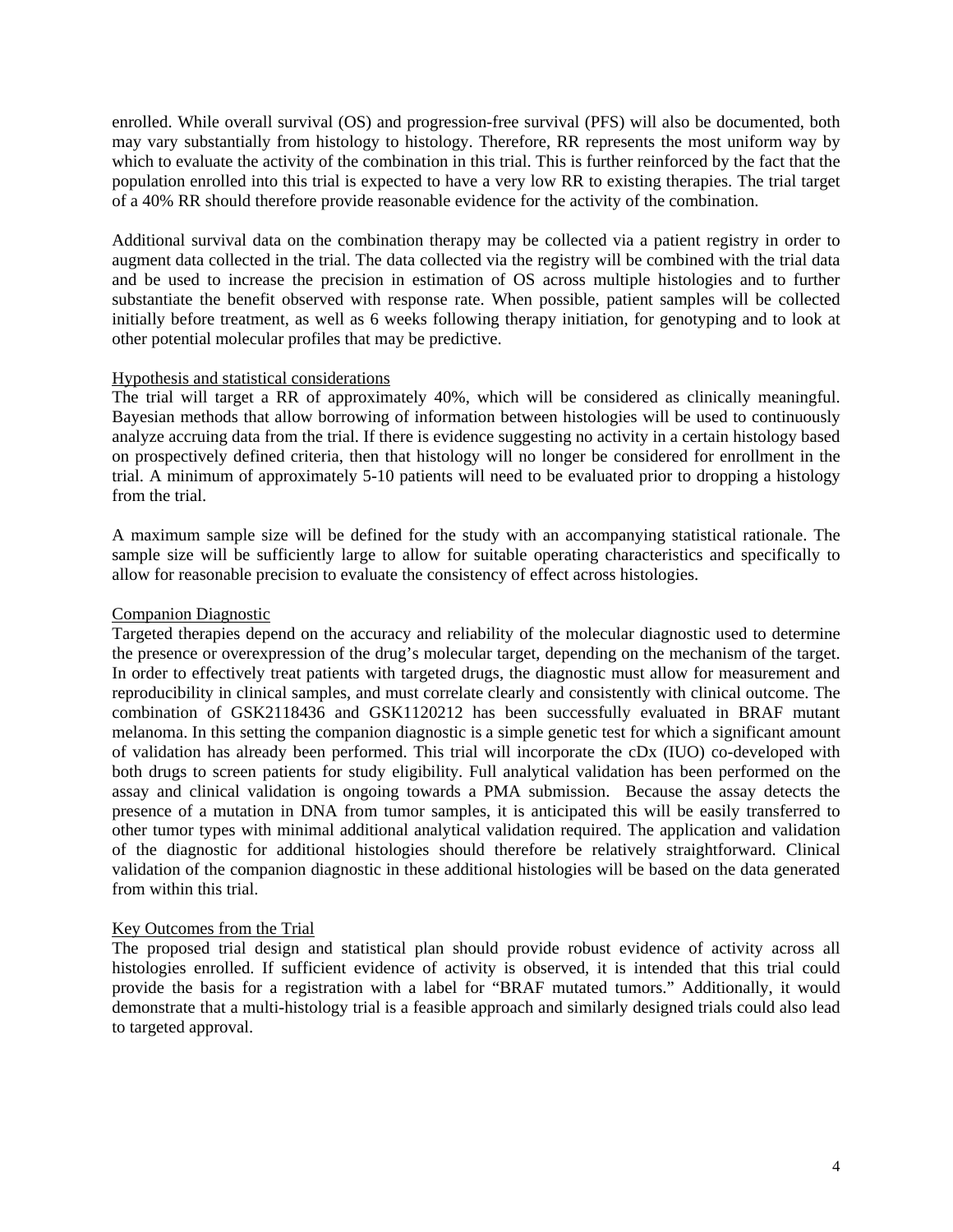#### **Conclusions**

Histology agnostic trials may be the most comprehensive mode by which to investigate the effectiveness of therapeutics on rare cancers. Here we propose a trial protocol that may be generalized and used to simplify the strategy required to identify therapeutic effectiveness. This design is intended for use as a tool by both the FDA and investigators to allow for a more formalized trial design with a molecular, stratified approach. This proposal systematically addresses potential issues, and proposes the best way to conduct multi-histology trials moving forward.